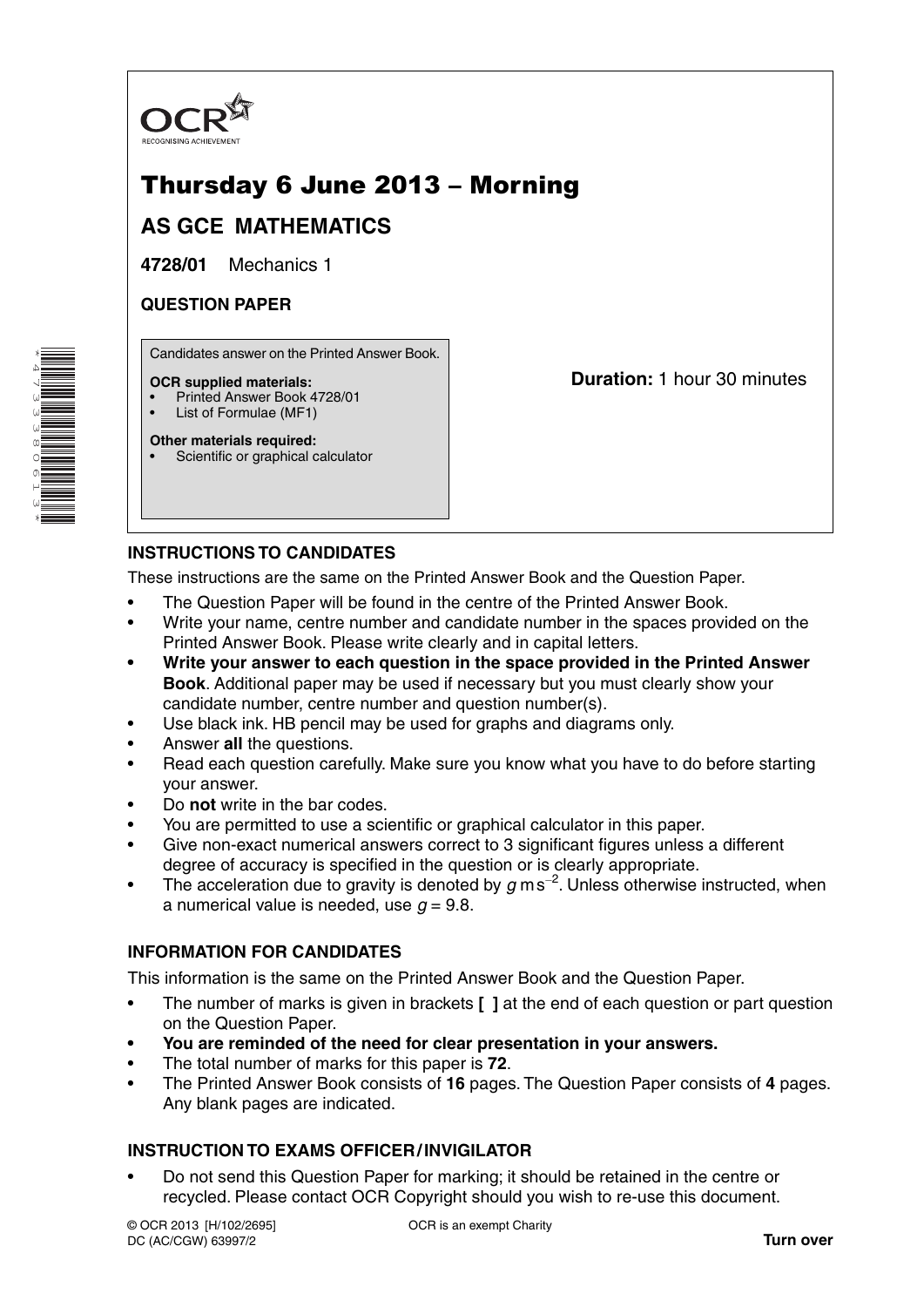

**2**

Three particles *P*, *Q* and *R* have masses 0.1 kg, 0.3 kg and 0.6 kg respectively. The particles travel along the same straight line on a smooth horizontal table and have velocities  $1.5 \text{ ms}^{-1}$ ,  $1.1 \text{ ms}^{-1}$  and  $0.8 \text{ ms}^{-1}$ respectively (see diagram). *P* collides with *Q* and then *Q* collides with *R*. In the second collision *Q* and *R* coalesce and subsequently move with a velocity of  $1 \text{ ms}^{-1}$ .

|  |  | (i) Find the speed of $Q$ immediately before the second collision. |  |
|--|--|--------------------------------------------------------------------|--|
|--|--|--------------------------------------------------------------------|--|

- **(ii)** Calculate the change in momentum of *P* in the first collision. **[3]**
- **2** A particle *P* is projected vertically upwards and reaches its greatest height 0.5 s after the instant of projection. Calculate

|                                                                     | (i) the speed of projection of $P$ ,                                    | $[2]$             |  |  |  |
|---------------------------------------------------------------------|-------------------------------------------------------------------------|-------------------|--|--|--|
|                                                                     | (ii) the greatest height of $P$ above the point of projection.          | [3]               |  |  |  |
|                                                                     | It is given that the point of projection is $0.539$ m above the ground. |                   |  |  |  |
|                                                                     | (iii) Find the speed of $P$ immediately before it strikes the ground.   | $\left[3\right]$  |  |  |  |
| 3                                                                   | Two forces of magnitudes $8N$ and $12N$ act at a point O.               |                   |  |  |  |
| (i) Given that the two forces are perpendicular to each other, find |                                                                         |                   |  |  |  |
|                                                                     | the angle between the resultant and the 12N force,<br>(a)               | $\lceil 2 \rceil$ |  |  |  |
|                                                                     | the magnitude of the resultant.<br>(b)                                  | [2]               |  |  |  |
|                                                                     |                                                                         |                   |  |  |  |

 **(ii)** It is given instead that the resultant of the two forces has magnitude *R* N and acts in a direction perpendicular to the 8 N force (see diagram).



|     | (a) Calculate the angle between the resultant and the $12N$ force. |  |
|-----|--------------------------------------------------------------------|--|
| (b) | Find $R$ .                                                         |  |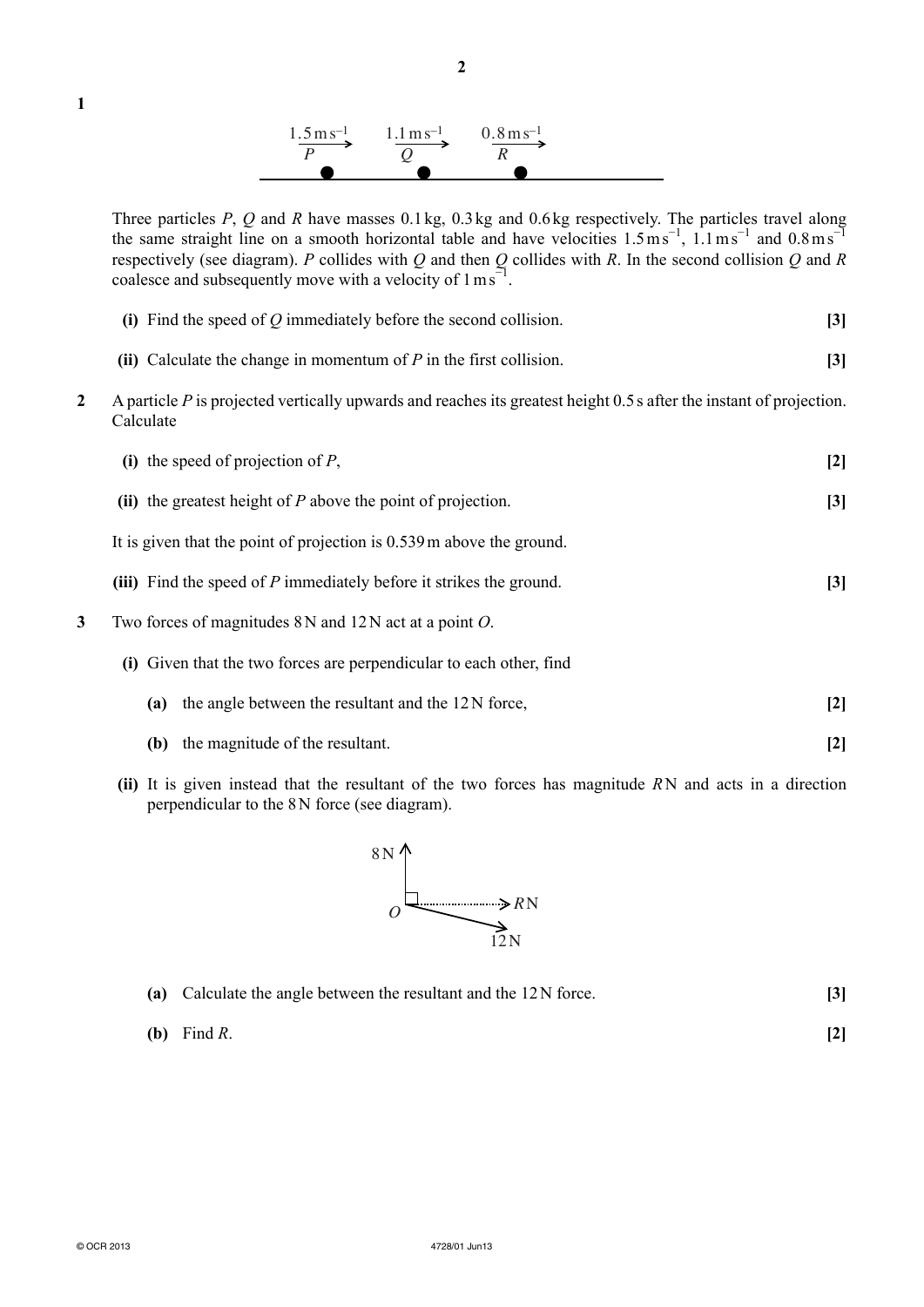

The diagram shows the  $(t, v)$  graph of a car moving along a straight road, where  $v \text{ m s}^{-1}$  is the velocity of the car at time *t* s after it passes through the point *A*. The car passes through *A* with velocity  $18 \text{ ms}^{-1}$ , and moves with constant acceleration 2.4 ms<sup> $=$ 2</sup> until  $t = 5$ . The car subsequently moves with constant velocity until it is 300 m from *A*. When the car is more than 300 m from *A*, it has constant deceleration 6 m s<sup>-2</sup>, until it comes to rest.

- **(i)** Find the greatest speed of the car. **[2]**
- **(ii)** Calculate the value of *t* for the instant when the car begins to decelerate. **[5]**
- **(iii)** Calculate the distance from *A* of the car when it is at rest. **[3]**
- **5** A particle *P* is projected with speed  $u$  m s<sup>−1</sup> from the top of a smooth inclined plane of length 2*d* metres. After its projection *P* moves downwards along a line of greatest slope with acceleration 4 m s<sup>−2</sup>. At the instant 3 s after projection *P* has moved half way down the plane. *P* reaches the foot of the plane 5 s after the instant of projection.
	- **(i)** Form two simultaneous equations in *u* and *d*, and hence calculate the speed of projection of *P* and the length of the plane. **[6]**
	- **(ii)** Find the inclination of the plane to the horizontal. **[2]**
	- **(iii)** Given that the contact force exerted on *P* by the plane has magnitude 6 N, calculate the mass of *P*. **[2]**
- **6** A particle *P* moves in a straight line. At time *t* s after passing through a point *O* of the line, the displacement of *P* from *O* is *x* m. Given that  $x = 0.06t^3 - 0.45t^2 - 0.24t$ , find
	- **(i)** the velocity and the acceleration of *P* when  $t = 0$ ,  $\boxed{6}$  **(ii)** the value of *x* when *P* has its minimum velocity, and the speed of *P* at this instant, **[5]**
	- **(iii)** the positive value of *t* when the direction of motion of *P* changes. **[3]**